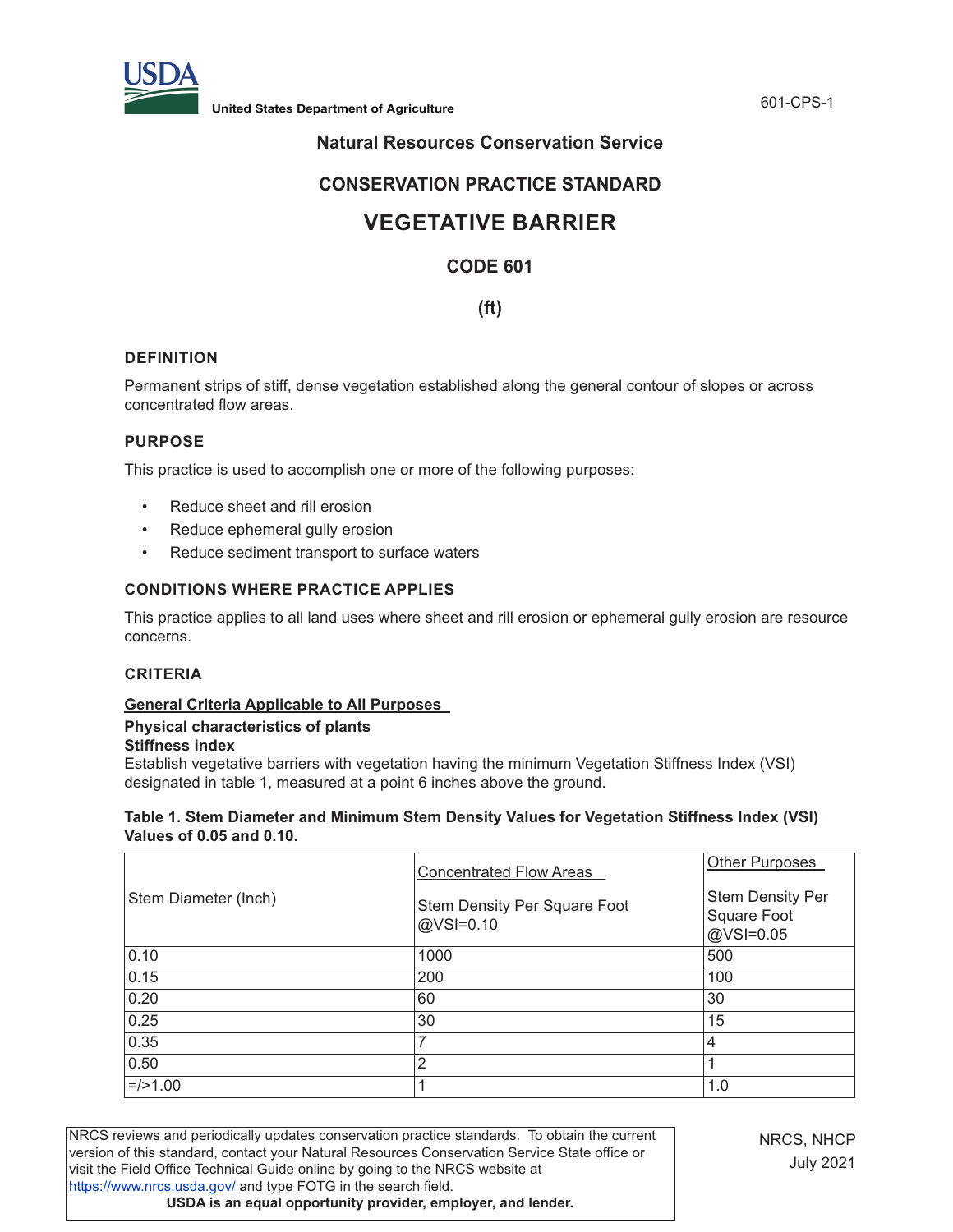# **Density**

Establish plants so that gaps between plants are no greater than 3 inches at the end of the first growing season.

# **Species selection**

Select species adapted to local soil and climate conditions, easily established, long-lived, and manageable. Use species that exhibit characteristics required for adequate functions, such as emergence through several inches of sediment or resuming growth from buried stem nodes, rhizomatous or stoloniferous growth habit, and stems that remain intact and erect year-round.

# **Establishment**

Establish barriers vegetatively or from seed.

Seeding dates, depths, and rates must be appropriate for the species selected and the conditions of the site. Ensure good seed-to-soil contact when planting seeds by rolling or packing the soil after seeding.

Plant barriers established vegetatively at a density to ensure a functional barrier as quickly as possible (usually two growing seasons). For most herbaceous species, this will require a spacing in the row of no more than 6 inches for bare-root seedlings, cuttings, sod chunks, plugs, rhizomes, or divisions consisting of no less than 5 viable stems. For suckering shrubs or herbaceous species established from 6-inch (gallon) potted material use a spacing in the row of no more than 12 inches.

Prepare the site sufficiently to ensure seed germination or proper rooting conditions for vegetative material establishment. Ensure good root-to-soil contactby packing the soil after planting.

If necessary use appropriate site stabilization measures , during the barrier establishment period.

The mature barrier widths must be the larger of 3-feet wide or 0.75 times the design vertical interval. Sow broadcast or drilled seed in a strip at least 3-feet wide. When using a row planter, plant a minimum of 2 rows.

Do not use plant materials considered invasive or noxious for the vegetative barrier

# **Additional Criteria for Reducing Sheet and Rill Erosion**

#### **Gradient**

Layout vegetative barriers so the gradient along the barrier is at least 0.2 percent and no greater than 1.0 percent, except where the vegetative barrier crosses concentrated flow areas. For barriers entering a concentrated flow area, gradients may be up to 1.5 percent for 100 feet for better row alignment.

Conduct all tillage and equipment operations in the interval between barriers parallel to the vegetative barrier.

Construct and maintain a berm or channel immediately upslope from the barrier to divert water along the vegetative barrier. Use a minimum berm height/channel depth of 3 inches. Water flowing along a vegetative barrier berm/channel must flow into a stable outlet.

# **Spacing**

Determine the horizontal spacing between the vegetative barriers using the lesser of—

- The horizontal distance between barriers when the vertical interval is 6 feet, or
- The water erosion planning length of slope "L" that achieves the allowable soil loss for the field, considering the planned practices in the conservation management system.

Plan crop strip widths in multiples of the widths of planting, tillage, spraying, and harvest equipment. This spacing may be adjusted up to 10 percent between the barriers.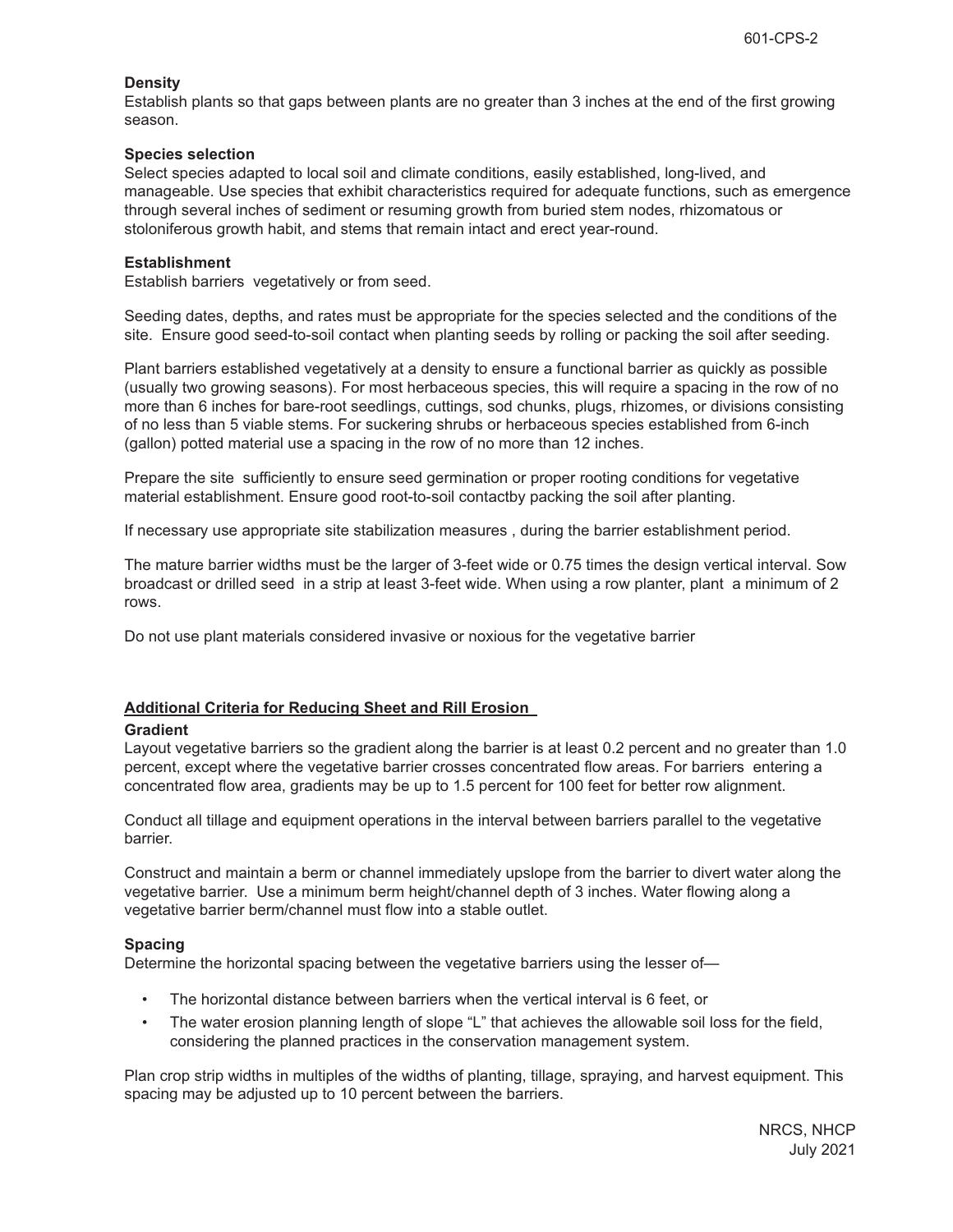# **Vegetation**

The species composition will provide the designated minimum stem density with the designated stem diameter and have a minimum VSI of 0.05. See Table 1 for guidance.

# **Additional Criteria to Reduce Ephemeral Gully Erosion**

# **Alignment**

Install vegetative barriers across concentrated flow areas perpendicular to the direction of water flow.

# **Width and length**

Vegetative barriers will consist of a minimum of two rows. Length of the vegetative barrier will vary depending on the topography. Each strip must be long enough to ensure that the ends of the strip are at least 1.5 feet higher than the center of the concentrated flow area (see table 1). When the concentrated flow area has a preexisting headcut, place one barrier at the bottom of the headcut and the other at the top.

# **Spacing**

Base spacing between the vegetative barriers on the vertical interval of 1.5 feet for conditions where no tillage is performed between the barriers and 3 feet for all other conditions where sediment deposition and bench development is anticipated.

# **Minimum level bottom section length**

Design the minimum level bottom section length (in feet) numerically equal to the peak discharge [in cubic feet per second (cfs) for a 2-year 24-hour design storm from the total watershed upslope of the lowest barrier. This equates to a specific discharge of 1 cfs/ft of vegetative barrier. Level bottom section is defined as the bottom width of a trapezoidal waterway. This will be shaped during construction or formed by sediment deposition. (See table 1) Use methods in chapter 2 of the NRCS National Engineering Handbook (NEH) (Title 210), Part 650, "Engineering Field Handbook" to estimate peak discharge for local soil, climate, and management conditions.

If the channel does not have a level bottom section, design the barriers so that the peak discharge through the barrier for a 2-year, 24-hour storm does not exceed allowable velocities for the soil, vegetation, and slope conditions as determined using chapter 7 of 210-NEH-650.

#### **Vegetation**

Establish species that will provide the designated minimum stem density with the designated stem diameter and have a VSI of 0.10. See table 1 for guidance.

# **CONSIDERATIONS**

The "benching" process that occurs on slopes where barriers are installed (tillage erosion moves soil from the upper part of the cropped strip, which then accumulates in the lower part of the cropped strip) can expose soil material that is unfavorable for crop growth.

Using management practices such as NRCS Conservation Practice Standards (CPSs) Conservation Crop Rotation (Code 328) and the Residue and Tillage Management (Codes 329 and 345), with Vegetative Barrier (Code 601) increases the effectiveness of the barrier.

This practice may improve the efficiency of other practices such as stripcropping, filter strips, riparian forest buffers, grassed waterways, diversions, and terraces.

Practices such as water and sediment control basins, subsurface drainage, and underground outlets may be needed to adequately handle surface and subsurface water.

Established vegetative barriers systems can pond water above the barriers. Subsurface drains may need to be installed across the slope parallel to the barrier, or through the ponded areas above barriers that are installed across concentrated flow areas.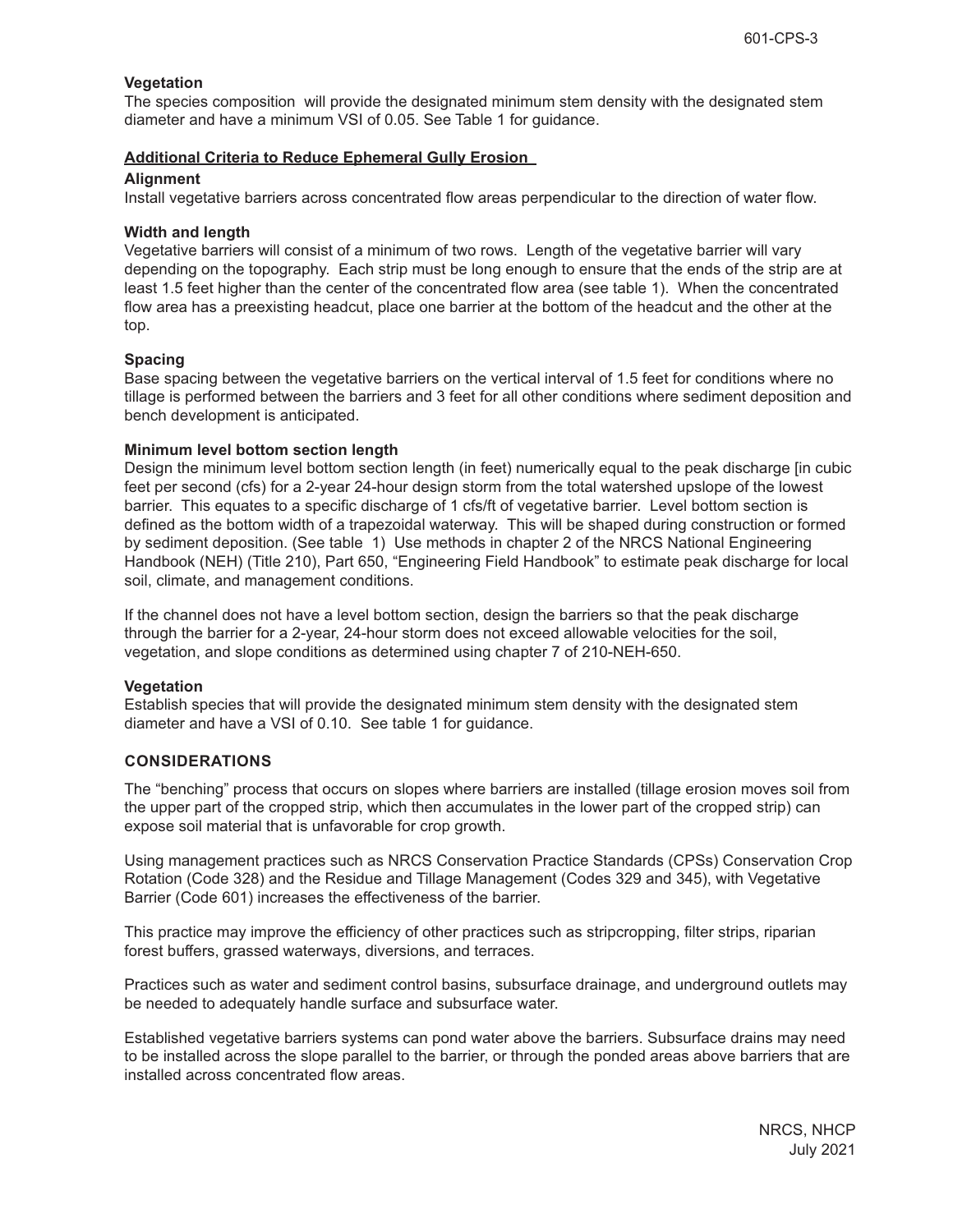When compatible with the purposes and criteria for this practice, use plant materials that attract undesirable insects away from crops or desirable insects that are beneficial to the adjacent crops.

When compatible with the purposes and criteria for application of this practice, select plant materials that enhance food and cover for targeted wildlife.

When compatible with the purpose and the barrier vegetation, avoid conducting activities within the barrier during the nesting season to minimize impacts to birds.

Stagger rows of planted vegetation to increase resistance to overland flow through the vegetated barrier

Mowing in concentrated flow areas is discouraged because it will lower the vegetation stiffness index by reducing average stem diameter.

# **PLANS AND SPECIFICATIONS**

Develop plans and specifications for each field or treatment unit according to the Criteria section requirements above, and Operation and Maintenance section requirements below. Specifications must describe the requirements to apply this practice to achieve the intended purpose. Record the following specification components in an approved NRCS CPS Vegetative Barrier (Code 601) implementation requirements document.

- Field map with location of vegetative barriers
- Purpose of the barrier
- Width of crop strip (when appropriate)
- Vegetative barrier and crop strip orientation (when appropriate)
- Width of each barrier
- Linear feet of barrier
- Vegetative species
- Establishment date, establishment method, seeding rate (when seeded), or spacing of vegetative planting stock
- Site stabilization and/or preparation

#### **OPERATION AND MAINTENANCE**

Prepare an operation and maintenance plan for this practice. As a minimum include —

- Replant or reseed establishment failures immediately; gaps in seeded barriers may be reestablished more effectively and immediately with transplanted plant material.
- Mowing of vegetative barriers may be used as a management practice to encourage the development of a dense stand and prevent shading of crops in adjacent fields. Mow at a 15-inch stem height, or the recommended height for the species, whichever is taller.
- Barriers may be periodically burned (where permitted), if the species used will tolerate fire. Carry out burns just prior to the spring regrowth period, while the vegetation is dormant. All burns will be conducted in accordance with a smoke/burn management plan.
- Control weeds as necessary to ensure a dense stand within the barrier by mowing, spraying, or wick application of labeled herbicides.
- Do not use vegetative barriers as a field road or turn row. Vegetative barriers in concentrated flow areas will not be crossed with machinery.
- Do not cut vegetative barriers with water furrow plows or similar implements to install drainage ditches to allow the passage of surface and subsurface water. If necessary, drain water with underground outlets installed up gradient of the barrier.
- Perform pest control with techniques and pesticides that will not significantly damage the vegetative